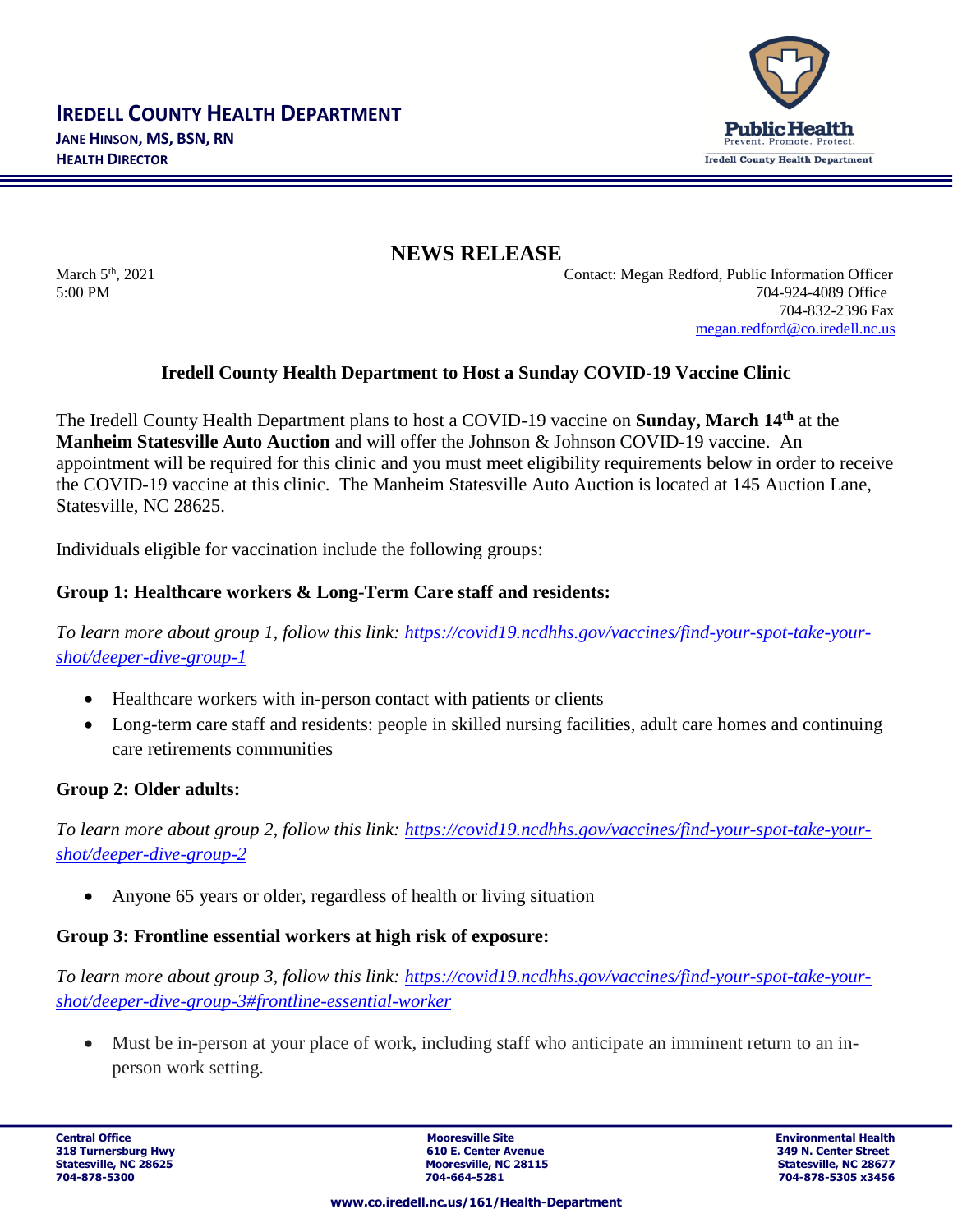• Work in one of the eight essential sectors listed below. Examples of workers qualifying for vaccination in these sectors are listed below:

| <b>Critical</b><br><b>Manufacturing</b>                                                                                                                                                    | <b>Education</b>                                                                                                              | <b>Essential</b><br>Goods                                         | Food and<br><b>Agriculture</b>                                                                                                                                                            | Government<br>and                                                                                                                                                                                            | <b>Health</b><br><b>Care and</b>                | <b>Public</b><br><b>Safety</b>                                                                                                                                          | <b>Transportation</b>                                                                                                                                                                            |
|--------------------------------------------------------------------------------------------------------------------------------------------------------------------------------------------|-------------------------------------------------------------------------------------------------------------------------------|-------------------------------------------------------------------|-------------------------------------------------------------------------------------------------------------------------------------------------------------------------------------------|--------------------------------------------------------------------------------------------------------------------------------------------------------------------------------------------------------------|-------------------------------------------------|-------------------------------------------------------------------------------------------------------------------------------------------------------------------------|--------------------------------------------------------------------------------------------------------------------------------------------------------------------------------------------------|
|                                                                                                                                                                                            |                                                                                                                               |                                                                   |                                                                                                                                                                                           | <b>Community</b><br><b>Services</b>                                                                                                                                                                          | <b>Public</b><br><b>Health</b>                  |                                                                                                                                                                         |                                                                                                                                                                                                  |
| Workers<br>manufacturing<br>medical<br>supplies,<br>medical<br>equipment, or<br><b>PPE</b><br>Workers<br>manufacturing<br>products<br>needed for food<br>and agricultural<br>supply chains | Child care<br>staff<br>K-12 teachers<br>and support<br>staff<br>College and<br>university<br>instructors and<br>support staff | Workers in<br>stores that<br>sell<br>groceries<br>and<br>medicine | Meat packing<br>workers<br>Food<br>processing<br>workers<br>Farm<br>workers<br>Migrant<br>farm/fishery<br>workers<br>Food<br>distribution<br>and supply<br>chain<br>workers<br>Restaurant | U.S. Postal<br>Service and<br>other<br>shipping<br>workers<br>Court<br>workers<br>Elected<br>officials<br>Clergy<br>Homeless<br>shelter staff<br>Veterinarians,<br>veterinarian<br>staff and<br>veterinarian | Public<br>health<br>workers<br>Social<br>worker | Firefighters<br>and EMS<br>Law<br>enforcement<br>Corrections<br>workers<br>Security<br>officers<br>Public<br>agency<br>workers<br>responding to<br>abuse and<br>neglect | Public transit<br>workers<br>Division of<br><b>Motor Vehicles</b><br>workers<br>Transportation<br>maintenance<br>and repair<br>technicians<br>Workers<br>supporting<br>highway<br>infrastructure |
|                                                                                                                                                                                            |                                                                                                                               |                                                                   | workers                                                                                                                                                                                   | students                                                                                                                                                                                                     |                                                 |                                                                                                                                                                         |                                                                                                                                                                                                  |

Appointments can be made by visiting the following link: <https://nc-iredellcounty.civicplus.com/1455/Vaccine-Information>

### An appointment will be required for this COVID-19 vaccination clinic**. If you do not have an appointment you will not be able to receive the COVID-19 vaccine at this clinic.**

Appointments can be made on a mobile phone, desktop computer, or tablet. If you or someone you know does not have access to the internet, friends and/or family members are able to book appointments for others. We ask that you do not contact the Health Department to book your appointment, this service is only available online.

Follow the steps below to make an appointment:

- Utilize this link to schedule an appointment: [https://nc-iredellcounty.civicplus.com/1455/Vaccine-](https://nc-iredellcounty.civicplus.com/1455/Vaccine-Information)[Information](https://nc-iredellcounty.civicplus.com/1455/Vaccine-Information)
- Follow the "Schedule Appointment" links to reach the first-dose vaccine table.
- Then click the "Schedule Appointment" link in the table for the March 14<sup>th</sup> COVID-19 Vaccination clinic.
- If appointments are available, select the time slot you would like.
- Create a new Novel Health account using your preferred email address, or log into an existing account.
- Confirm your contact and appointment information is correct.
- Click the "Book Appointment" button.